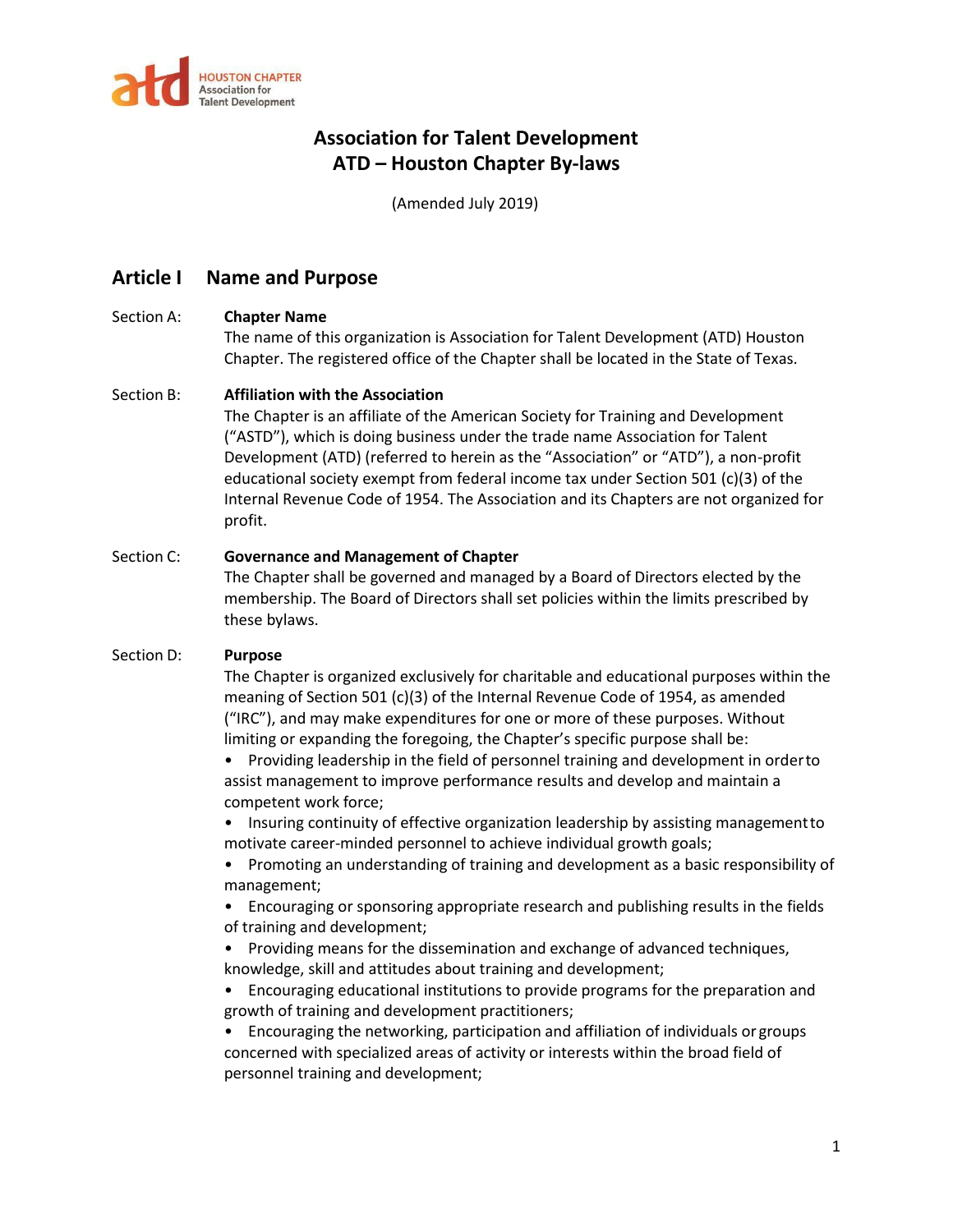

(Amended July 2019)

- Provide scholarship funding as approved by the Board;
- Referring and connecting members and consultants by areas of expertise.

Notwithstanding any other provision of these Bylaws, the Chapter shall not carry on any activities not permitted to be carried on by: (i) an organization exempt from federal income tax under IRC Section  $501(c)(3)$ ; or (ii) an organization contributions to which are deductible under IRC Section 170(c)(2).

#### Section E. **Equal Opportunity**

The chapter offers equal opportunity to all, regardless of race, color, creed, religion, national origin, age, gender, sexual orientation, marital status, political affiliation, veteran status, physical or mental impairment, and any other characteristics protected by law.

#### Section F. **Political Activities**

The Chapter shall not devote more than an insubstantial part of its activities to attempting to influence legislation by propaganda or otherwise. The Chapter shall not directly or indirectly participate or intervene in, including the publishing or distribution of statements, any political campaign on behalf of or in opposition to any candidate for public office.

#### Section G. **Inurement**

No part of the net earnings of the Chapter shall inure to the benefit of, or be distributable to, its directors, officers, employees, or other private persons, except that the Chapter shall be authorized and empowered to pay reasonable compensation for services rendered and to make payments and distributions in furtherance of IRC Section 501(c)(3) purposes.

### **Article II Membership**

### Section A. **Eligibility**

Membership in the chapter is open to those who have interests or responsibilities in training, human resource development, workplace learning and performance; are interested in advancing the objectives of the chapter and the Society; and subscribe to and are qualified under these by-laws. A chapter member in good standing is one who meets the requirements for membership, and whose dues are paid for the membership year. Only members in good standing as defined in the By-laws shall be entitled to vote,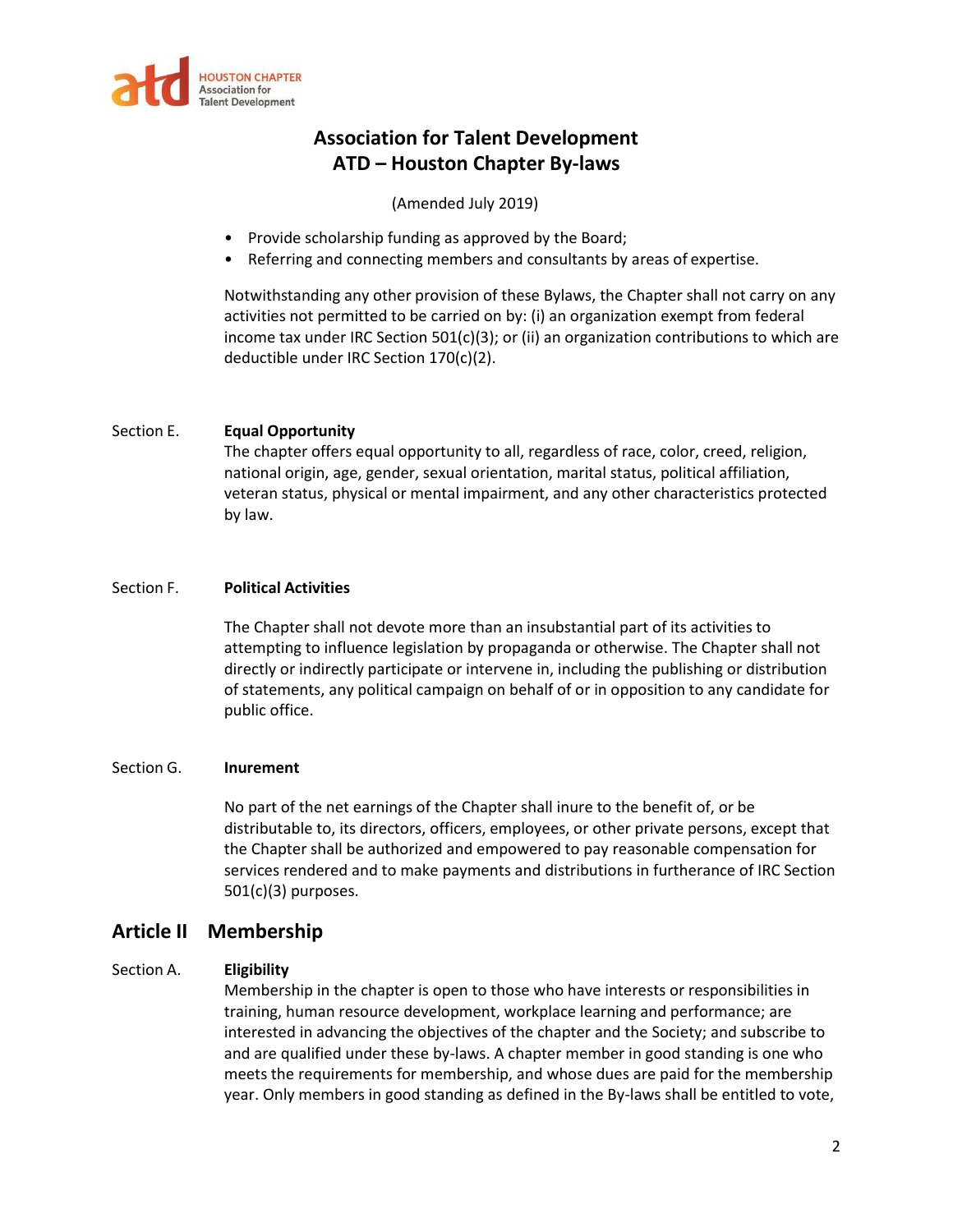

(Amended July 2019)

to assume or obtain office, or to otherwise enjoy privileges of the Chapter. The Board may change, alter or add eligibility requirements to any membership type as approved and recorded in Board minutes.

### Section B **Dues**

The Board of Directors will set dues, fees, terms and types of chapter memberships as they determine. Chapter membership is transferable for members in good standing of other chapters upon payment of dues. Individual memberships in the Chapter may not be transferred to another individual.

### Section C. **Suspension or Termination of Membership**

The Board of Directors may, by a two-thirds vote of those present, suspend or terminate the membership of any individual for monies owed the chapter, or for actions or behavior in violation of these by-laws or deemed detrimental to the best interests of the chapter. Membership shall be automatically terminated when the dues of a member are unpaid sixty (60) days after the expiration of the membership year.

1. Suspension or termination of membership will be considered at a regularly scheduled meeting of the Board of Directors. Written notice of, and rationale for, proposed suspension or termination shall be mailed to board members and the member concerned at least twenty days prior to the meeting.

2. Any motion for suspension or termination must be made by an elected board member, based on personal knowledge, official chapter records, or statement signed by no fewer than 5 chapter members in good standing.

3. Before action of suspension or termination, the member will have an opportunity to be heard by the Board of Directors.

# **Article III Board of Directors**

### Section A. **Duties and Responsibilities**

The management of the affairs of the chapter shall be vested in the Board of Directors. It shall be the duty of the Board to carry out the objectives and purposes of the chapter, and to this end it may exercise all powers of the chapter. The Board of Directors shall meet regularly to conduct business. The duties of the Board shall include: establishing policy for the operation of the chapter; approving the strategic plan, the annual plan, and the budget; approving categories of membership; authorizing new committees of the chapter; and performing other functions as appropriate for the Board of Directors.

### Section B. **Membership**

1. The Board of Directors will consist of not less than 5 individuals elected from among chapter members in good standing as specified in Article II of these by-laws. The Board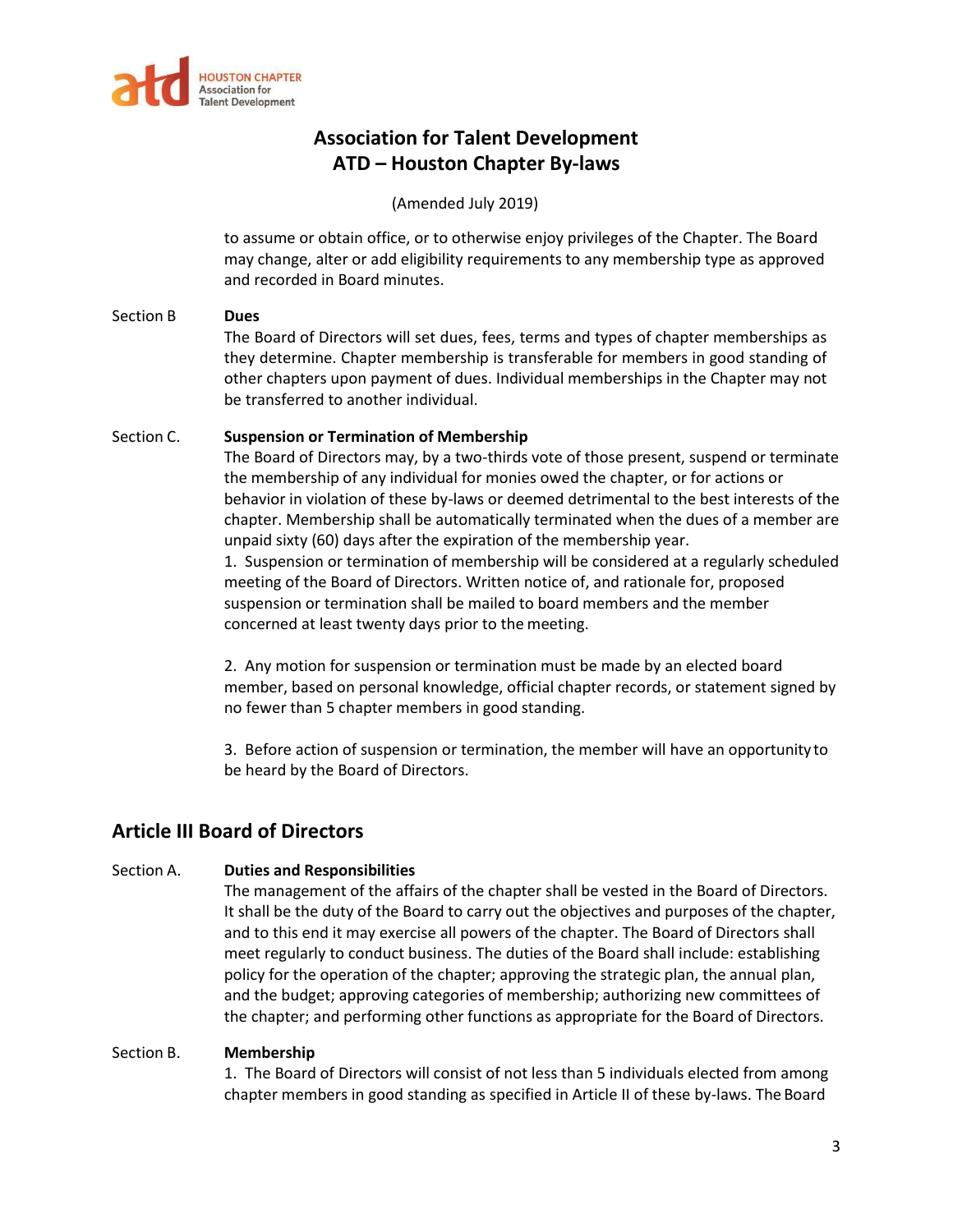

### (Amended July 2019)

of Directors shall continue in office until successors are duly installed.

2. Members of the Board of Directors shall be President, President-elect, Past President, Vice President of Finance, Vice President of Programs. Other Vice Presidents and may be elected as determined by the Board of Directors and these by-laws. All other Board approved positions will have position descriptions approved by the Board, listing the duties and responsibilities of each position. Position descriptions will be made available to chapter members and potential Board members at least 30 days prior to scheduled elections.

#### 3. President

As the Chief Executive Officer of the chapter, the President is responsible for managing the chapter in accordance with these By-laws and the laws of the State of Texas. The President presides at, and sets the agenda for, meetings of the Board of Directors and membership meetings except as noted in Article VII of these by-laws; and oversees the management of the chapter. He/she shall also be an ex-officio member of all committees.

#### 4. President-elect

The President-elect acts for the President in the President's absence. The Presidentelect serves as a member of the Nominating Committee and facilitates planning in preparation for term as President. The President-elect performs other duties as requested by the President.

#### 5. Past President

The immediate Past President of the Chapter serves as the chair of the Nominating Committee and at other times when called upon by the president. The immediate Pastpresident shall be invited to attend Board meetings in an advisory capacity as a nonvoting member.

#### 6. Vice President of Finance

The Vice President of Finance shall report on the financial condition of the chapter at meetings of the Board and at other times when called upon by the president.

#### 7. Vice President of Programs

The Vice President of Programs is responsible for organizing and presenting programs at monthly meetings that meet the development needs of the chapter membership.

### Section C. **Qualifications**

Persons seeking to serve on the Board of Directors must be chapter members in good standing as specified in these by-laws. All Board members are required to maintain membership in the International Society.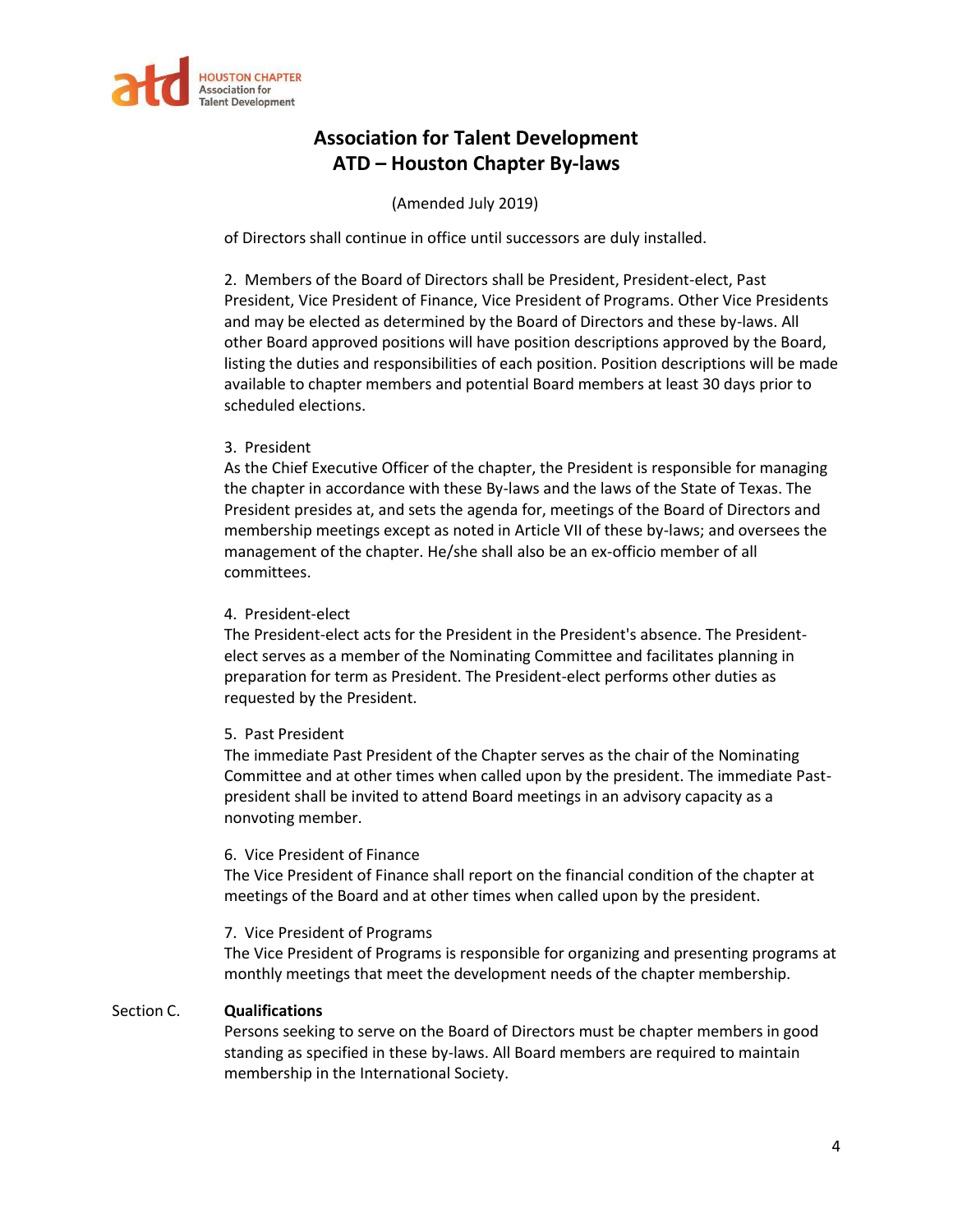

(Amended July 2019)

### Section D. **Terms**

Board members shall be elected to serve terms of two years. The following three board positions will be elected on even numbered years: Vice President of Membership, Vice President of Programs and Vice President of Professional Development. The other board positions shall be elected on odd numbered years: Vice President of Finance, Vice President of Geographic Interest Groups (GIGs) & Special Interest Groups (SIGs) and Vice President of Marketing & Communications.

The aforementioned board positions may serve one two-year term in their elected board position but may remain on the board in a different role not served in the past two years. The President may serve only one consecutive term. The President- elect will advance to the office of President at the end of his/her term and thereby serve a two-year term as a voting member. The term of office for the Board of Directors shall begin on January 1 of the year following their election.

#### Section E. **Conduct of Chapter Business**

1. A majority of members of the Board of Directors shall constitute a quorum at any meeting of the Board. Should a quorum not be present, those members presentmay adjourn from time to time until a quorum is present. A quorum is 50% of the voting Board members.

2. The act of the majority of Board members present at a meeting where a quorumis present shall be the act of the Board unless law or these by-laws require a greater proportion.

3. Board members may not cast proxy votes for absent Boardmembers.

4. Motions before the Board may be distributed via e-mail. Voting on motions may be collected via e-mail or any other means available.

#### Section F. **Meetings**

The Board of Directors will meet monthly. The date of Board meetings will be announced at least 30 days in advance, and the exact time and place of all Board meetings will be announced to all Board members at least 7 days in advance of the meeting. Items to be included in the agenda for the Board of Directors meeting must be submitted by officers to the President prior to the meeting. Others who wish to address the Board should submit their requests in writing to the President at least two weeks in advance. The

President may call special meetings of the Board of Directors upon giving the officers four (4) days notice. The President shall call a special meeting when required in writing by three (3) voting members of the Board of Directors.

#### Section G. **Attendance**

Failure to attend 3 consecutive and duly called meetings of the Board of Directors will be sufficient cause for the Board to consider replacing a Board member under the provisions of these By-laws.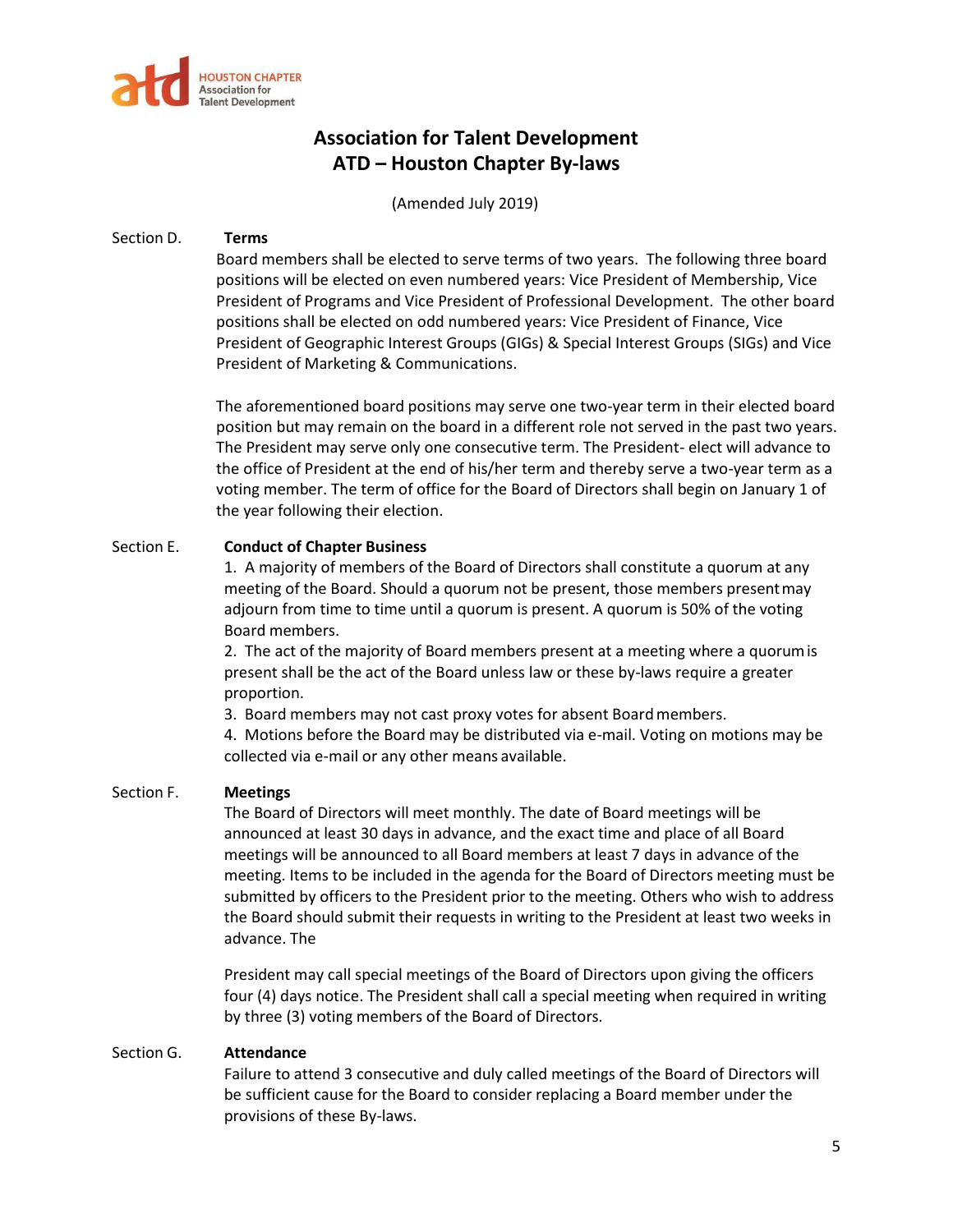

(Amended July 2019)

### Section H. **Removal**

1. The Board of Directors may, by a majority of all the voting members of the Board, suspend or terminate a member of the Board for actions or behavior in violation of these by-laws, or which are deemed detrimental to the best interests of the chapter.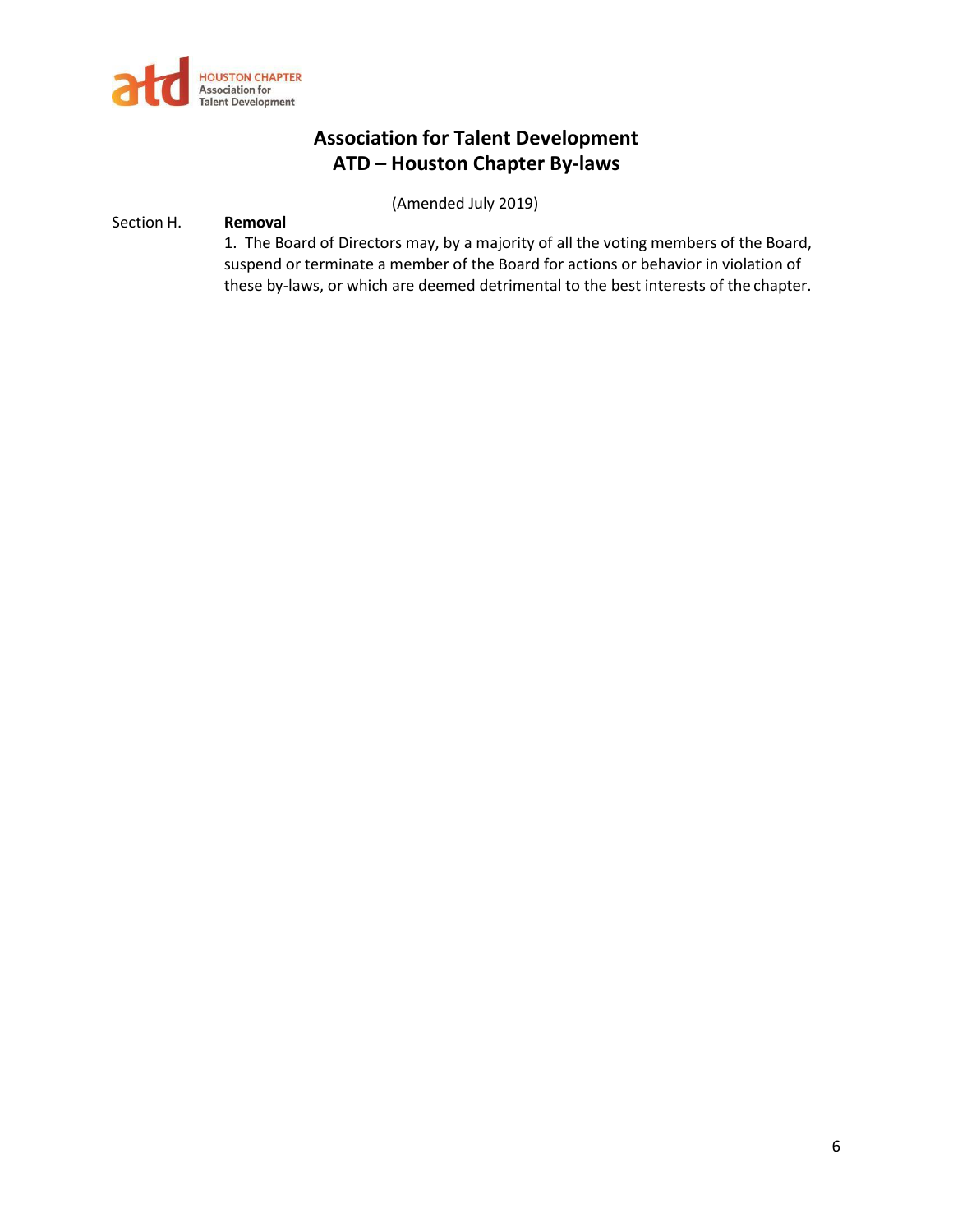

### (Amended July 2019)

2. Suspension or termination of board members will be considered at a regularly scheduled meeting of the Board of Directors. Written notice of, and rationale for, proposed suspension or termination shall be sent to Board members and the individual concerned at least 14 days prior to the meeting.

3. Any motion for suspension or termination must be made by a Board member, based on personal knowledge, official chapter records, or statement signed by no fewer than 3 chapter members in good standing.

4. Before action of suspension or termination, the board member will have an opportunity to be heard by the Board.

#### Section I. **Vacancies**

1. When a vacancy occurs for a board position, the President may, with the approval of the majority of the Board of Directors, appoint a replacement from among chapter members in good standing to serve the balance of the term.

2. Should the office of President be vacated, the President-elect will assume the position and its responsibilities. If both the offices of President and President-elect become vacant simultaneously, the Vice President of Finance will convene the Board of Directors to select a member of that body to assume the duties and responsibilities of the President until a special election by the membership can be held. Approval of an interim President will require a majority vote of the Board of Directors.

## **Article IV Election of Board Members**

### Section A. **Nominating Committee**

The Past-President will form a Nominating Committee with the approval of the Board of Directors. The Nominating Committee will have no fewer than 3 members, and will include the President-elect, the Past President, and at least 1 chapter member in good standing not currently serving in an elected position. The committee will present a slate of qualified candidates to the membership at least 120 calendar days prior to the end of the current Board terms.

Section B. Elections shall be held by the best means available, including electronic vote to the Board. Board members will be elected by a majority of chapter members voting. Each member in good standing shall have one (1) vote.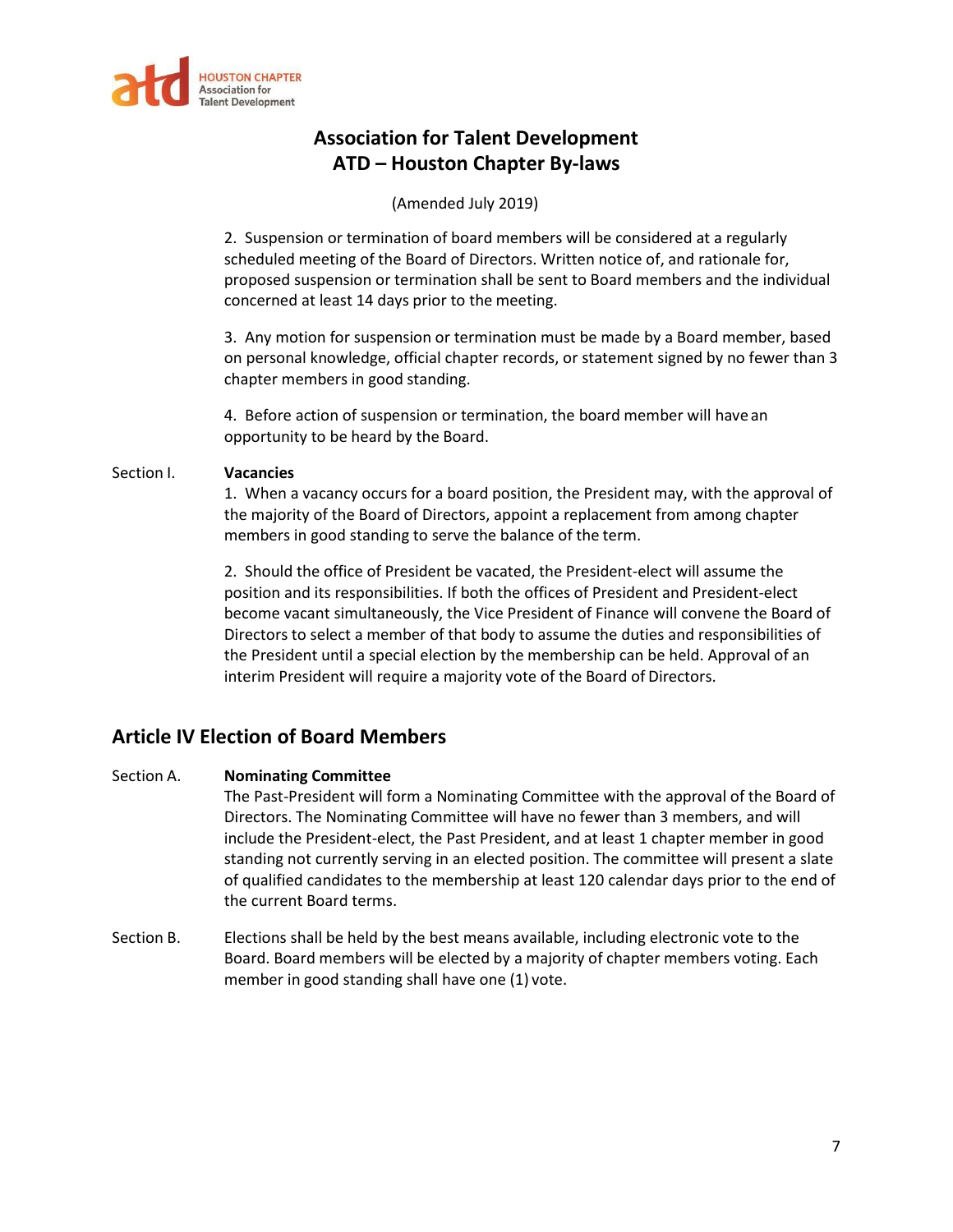

(Amended July 2019)

## **Article V Fiscal Responsibilities**

- Section A. The fiscal and administrative year of the Chapter shall be on a calendar basis. A review of financial records will be conducted annually and more frequently if circumstances dictate, by the VP of Finance, with findings reported to the Board of Directors.
- Section B. Results of financial reviews and audits will be published and made available to the chapter membership as soon as is practicable.
- Section C. The immediate past president shall make an annual report, including the financial condition of the Chapter, to the Board of Directors at the first meeting of the Boardheld in a calendar year. The report shall be published in the chapter newsletter, included in a member mailing and/or made available electronically to all members.
- Section D. The Chapter shall not be financially responsible for the conduct of any activities of any committees or individual members other than activities of members endorsed by the Board of the Chapter. Individual members or committees shall not have authority to pledge the credit of the Chapter, except as specifically authorized by the Board.
- Section E. VP of Finance shall review all budgets prior to Board of Director's approval. The VP of Finance has the responsibility of advising the current Board upon the fiscal opportunities of the budget proposed. Once the VP of Finance has reviewed the budget and submitted recommendations, the Board can then vote the budget into place. In June-July of each year, the VP of Finance should review the midyear fiscal status of the Chapter and submit additional recommendations at this time.

## **Article VI Standing Committees**

Vice Presidents may appoint a standing committee in carrying out the duties of their office. Standing committees are subject to the oversight and direction of the Board or those authorized by that body.

Vice Presidents may appoint chairpersons/directors of standing committees. Chairpersons/directors of standing committees who shall hold office as nonvoting members following their appointments and shall be invited to attend Board meetings in an advisory capacity. The chairpersons/directors can form their own committee with the approval of the Vice President to whom they report.

All standing committees may be established and disbanded by the Board of Directors. Only the President may appoint official representatives of the Chapter to act on behalf of or represent the organization.

## **Article VII General and Special Meetings of the Chapter**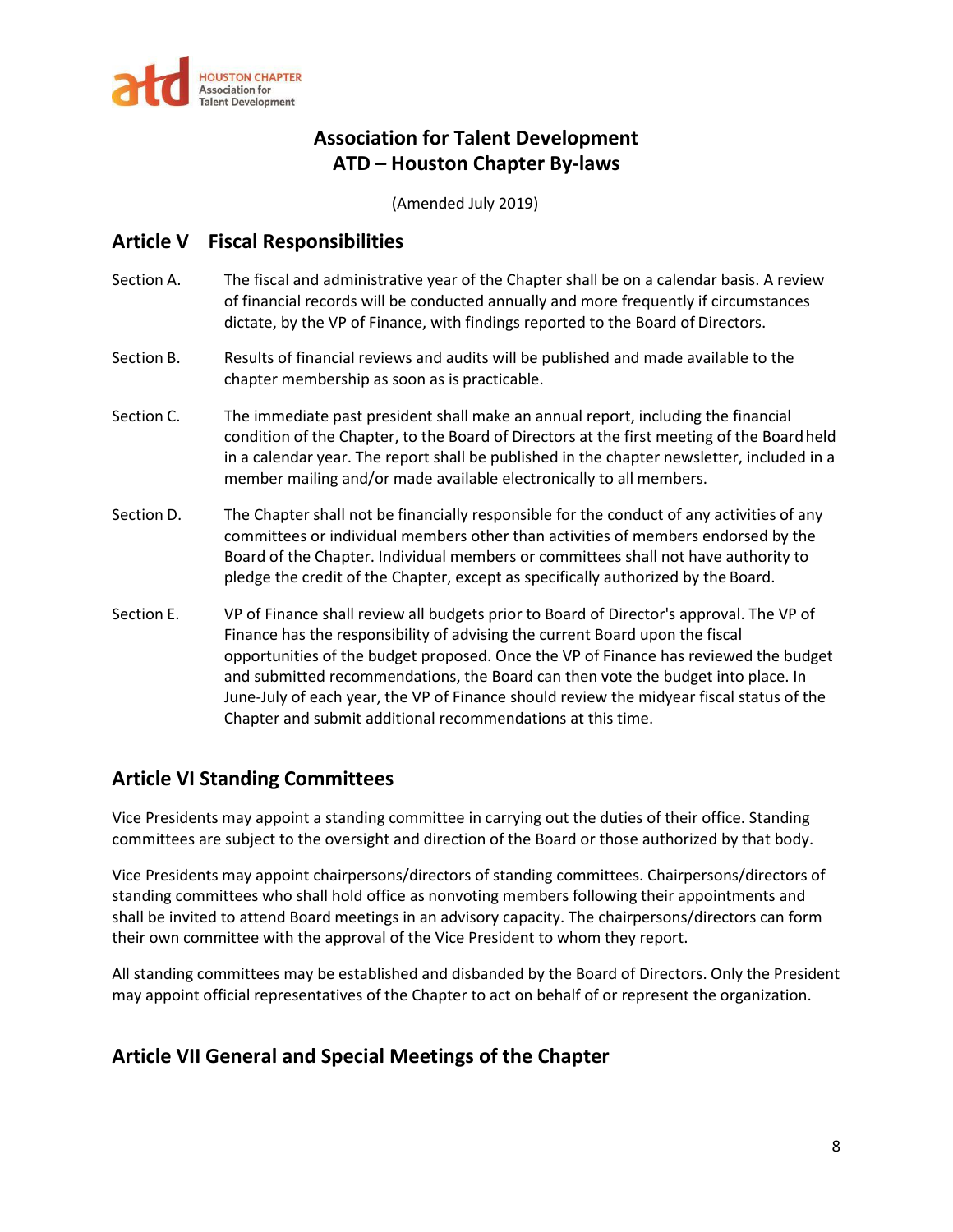

(Amended July 2019)

- Section A. The monthly general membership meeting of the Chapter shall be held at such place and on such dates as may be determined by the Board of Directors. The date, place and program agenda will be published to the membership at least ten (10) days in advance. Notice of general meetings will be mailed or e-mailed to the listed information of each member in good standing.
- Section B. Special meetings of the chapter may be called by the President, the Board of Directors, or upon the receipt of a petition signed by at least 10% of chapter members in good standing.
	- 1. The call for a special meeting must specify the reason for themeeting.

Business at the special meeting will be limited solely to the topic specified. Notification will be made via mail and/or e-mail to all chapter members at least 10 business days prior to the meeting.

2. 10% of chapter members in good standing will constitute a quorum required for the conduct of business at a special meeting.

3. The President shall preside at a Special Meeting of the chapter, unless the President has a conflict of interest regarding the reason such a meeting has been called. In that case, the body calling the Special Meeting (the Board or chapter members) shall select an individual to preside at the meeting by majority vote.

4. A majority vote of chapter members present will be sufficient to carry a motion, provided that such a motion complies with these By-laws.

5. The minutes of a special meeting will be published or made available to all chapter members.

## **Article VIII Indemnification**

The Board of Directors may seek and maintain such indemnification as is necessary under the laws of the State of Texas to protect the chapter, chapter members and board members.

## **Article IX Amendment and Modification of By-laws**

Section A. Amendments to these by-laws may only be initiated by the Board of

Directors or by a petition signed by at least 10% of chapter members in good standing.

Section B. Notice of any potential change must be published and distributed to the membershipat least 30 calendar days prior to voting on such measures.